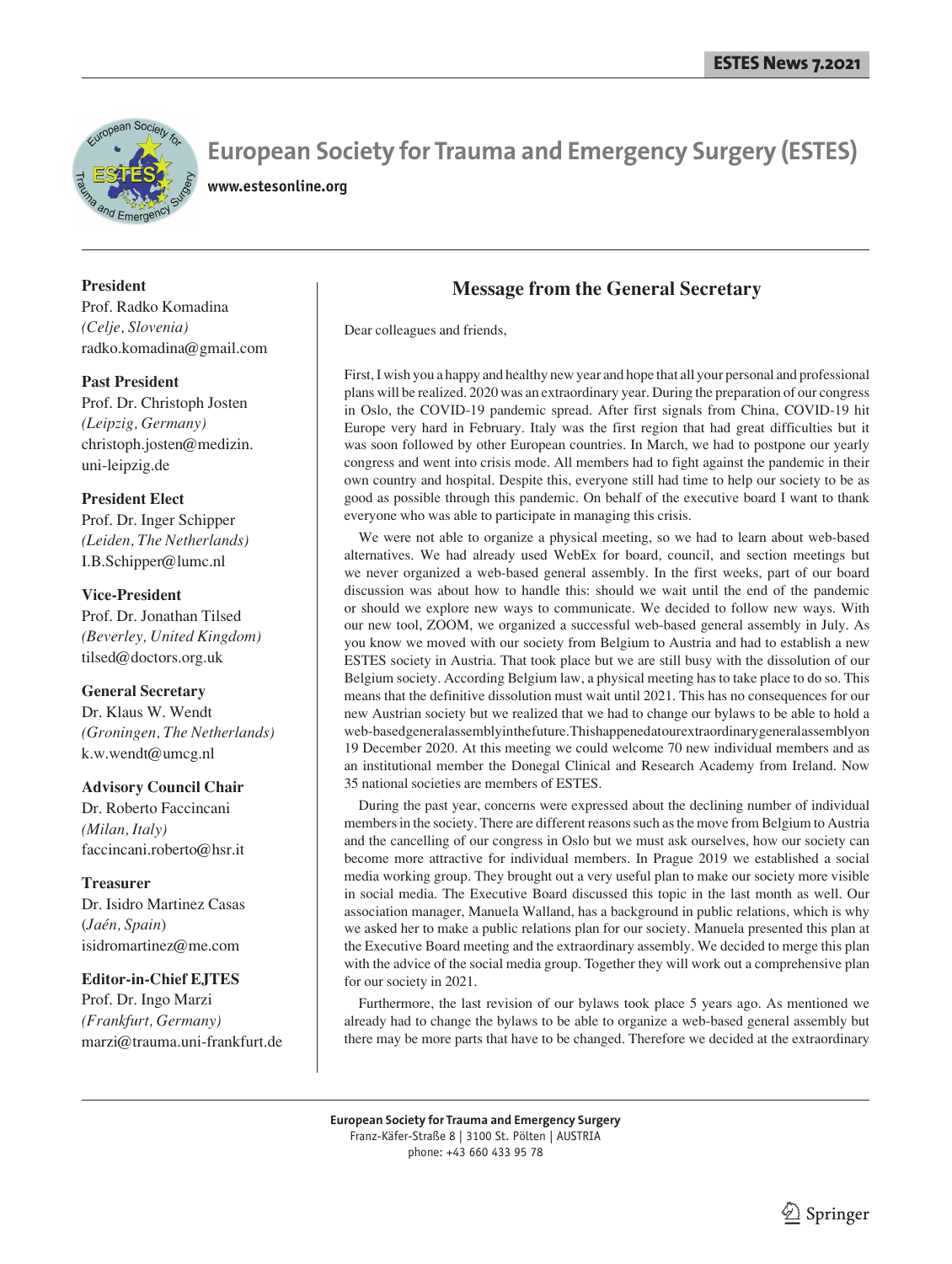

**European Society for Trauma and Emergency Surgery (ESTES)**

**www.estesonline.org**

assembly in December to establish a committee to coordinate this process. The committee will represent all parts of the society. There are three members from the executive board (Inger Schipper, Jonathan Tilsed, Klaus Wendt), the chair of the Advisory Council Roberto Faccincani, a national delegate and a section chair, respectively. All ESTES members are invited to bring out proposals in this process.

As mentioned earlier, we realized in the autumn of 2020 that it would not be possible to organize a physical congress in 2021. Therefore we decide to postpone the congress to 2022 and to organize a web-based ESTES week from Sunday 25 April until Friday 30 April 2021. Every afternoon and evening there will be two sessions organized by our section and the educational committee. Tina Gaarder, congress president, and Radko Komadina, ESTES president, are busy with the scientific committee and our PCO Conventus to coordinate this process.

 This is not the only activity we organized during the pandemic. Jonathan Tilsed started ESTES webinars in July. Every fortnight on Monday evening there is a very interesting topic about trauma of acute surgery moderated by Jonathan. This is another excellent possibility to stay in touch with colleagues all over the world. We thank Alan Biloslavo, Diego Mariani, Hayato Kurihara and Mauro Zago who coordinate the webinars.

 In the hope that the world will become normal again at the end of this year, we are planning our next physical congress in April 2022 again in Oslo and 2023 in Ljubljana, Slovenia.

 In summary many things happened and had to be changed during the COVID-19 pandemic in 2020. We encountered a serious worldwide crisis with much sorrow for those who lost family, friends or patients but it also shows that our society can survive in very difficult circumstances. The society is as strong as the members who participate.

Looking forward to meeting you again and stay healthy.

Klaus W. Wendt ESTES General Secretary